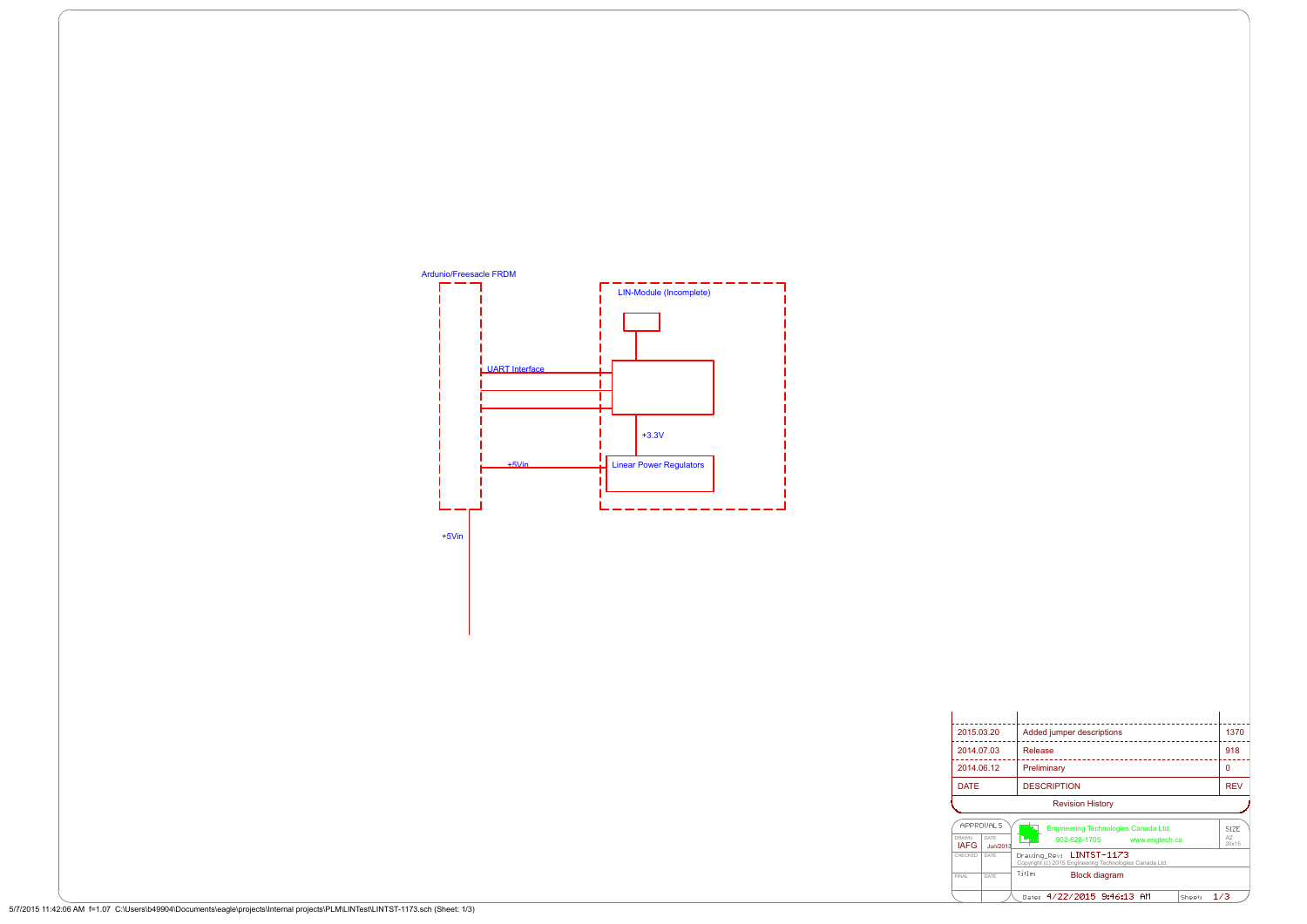Master ONLY HV pow CON-TB-VHDR-2X3.50 P1\_MATE CON-TB-VHDR-2 2 HVPOWER 2  $\overline{\phantom{a}^2}$  $\frac{1}{1}$   $\frac{1}{1}$   $\frac{1}{1}$   $\frac{1}{1}$   $\frac{1}{1}$   $\frac{1}{1}$   $\frac{1}{1}$   $\frac{1}{1}$   $\frac{1}{1}$   $\frac{1}{1}$   $\frac{1}{1}$   $\frac{1}{1}$   $\frac{1}{1}$   $\frac{1}{1}$   $\frac{1}{1}$   $\frac{1}{1}$   $\frac{1}{1}$   $\frac{1}{1}$   $\frac{1}{1}$   $\frac{1}{1}$   $\frac{1}{1}$   $\frac{1}{1}$  1  $\leftarrow$  $\overline{CON-TB}$ -HPLUG-2X3.50 GND P1 SLAVE<br>
state that the contract of the contract of the contract of the contract of the contract of the contract of the<br>
state on application Pull-up J7 Install J7 only when supplying LIN power as a master. a a a a a a a d Slave Power Select  $\frac{3}{2}$   $\sim$ D<sub>3</sub> 2  $\sim$  $18$ ES2AFSCT-ND  $\sqrt{5}$ ES2AFSCT-ND EEHZA1V271P  $C1$   $\qquad \qquad +$   $\qquad \qquad \sim$   $\qquad$ <u> 그는 모두 고</u> 그는 것이다. DNI C2  $C2 \mid \text{S} \mid \text{L}$ LIN -------------------------FLH1-03SZ-S3A-T <u>1 VS\_SUPPLY<br>2<br>3</u> VS\_SUPPLY LIN GND P3 and the state of the state of the state of the state of the state of the state of the state of the state of the state of the state of the state of the state of the state of the state of the state of the state of the sta --- J J5 [2-3] for normal 3 wire operation.  $\frac{1}{\sqrt{2}}$  J5 [1-2] for using special two wire GND implementation where C1 and C2 continue to supply power and keep low power microcontroller operating while LIN Data bus is toggling.<br>See Atmel app note for details.



LIN master/s;ave iinterface with power

Sheet:  $2/3$ 

Date: 4/22/2015 9:46:13 AM

|                                                                                                                                                                                                                                                                         | DNI(TP)<br>GND<br><b>USB</b> for<br>experimentation<br>only.<br>$\overline{r}$<br>GND[BLK]<br>ID<br>D+[GRN]<br>D-[WHT]<br>VBUS(+5V)[RED]<br>$\overline{2}$<br>USBMini-B <sub>/P4</sub><br>$DNI(CON-USB-MINIB)$ $\frac{1}{GND}$                                                                                                                                                                                                                                                                                                                                                                                                                                                                                                                                                                                                                                                                        |
|-------------------------------------------------------------------------------------------------------------------------------------------------------------------------------------------------------------------------------------------------------------------------|-------------------------------------------------------------------------------------------------------------------------------------------------------------------------------------------------------------------------------------------------------------------------------------------------------------------------------------------------------------------------------------------------------------------------------------------------------------------------------------------------------------------------------------------------------------------------------------------------------------------------------------------------------------------------------------------------------------------------------------------------------------------------------------------------------------------------------------------------------------------------------------------------------|
| <b>SLAVE</b>                                                                                                                                                                                                                                                            | Slave only?<br><b>Filtering Caps</b><br>$\sqrt{\text{LIN\_EN/P.3}}$<br>dependent<br><b>Master Node</b><br>on application Pull-up                                                                                                                                                                                                                                                                                                                                                                                                                                                                                                                                                                                                                                                                                                                                                                      |
| <b>Slave Power Select</b><br><u>VS_SUPPLY 3</u><br>D <sub>3</sub><br>ES2AFSCT-ND<br>AFSCT-ND<br>271P<br>$\frac{1}{\sqrt{\frac{1}{n}}}$<br>$\frac{1}{2}$<br>$E\overline{\mathbf{A}}_{\mathbf{A}}^{\mathbf{A}}$<br>C2<br>N<br>夁<br>LIN<br>LIN<br><b>GND</b>               | VINE3<br>Power into Arduino<br>H1<br>3V LIN PART!<br>ATA6623C-TAQY<br><b>DNI(TP)</b><br>VS_SLAVE<br>$+5VUSB$<br>$\frac{1}{2}$<br>- 0<br><b>VSL</b><br>VREGOUT LIN 85MA<br>${\sf VCC}$<br>VS<br><u>LINEN</u><br>GND<br>LIN<br>$\mathcal{D}$<br>$\mathsf{EN}$<br>NRES<br>TXD<br>RXD<br>NRES_S/P.3<br>-0<br>3<br>GND<br>LIN<br>$\begin{tabular}{ c c } \hline \hline TXD\_LIN \\ \hline RXD\_LIN \\ \hline \end{tabular}$<br>$-50V$<br>$R4$ ES2AFSCT-ND<br>RESC0603-220R-522<br>$\overline{4}$<br>$\sqrt{3V_BRD/P.3}$<br>-50V<br>3-0.22UF-<br>U2<br>$H1 [3-4] =$<br>$\sim$ 0.0<br>$\overline{\leq}$<br>$rac{1}{\sqrt{1-\frac{1}{\sqrt{2}}}}$<br>$F-6.3V$<br>25V<br>normal operation.<br>Other options for<br>100PF-<br>$\overline{\overline{55}}$<br>CAP060<br>CAP060<br>C7<br>$\frac{1}{\sqrt{1}}$<br>$\overline{c4}$<br>÷<br>experimentation<br>CAP0603-10L<br>CAP0603-<br>$0603 - 0.$<br>only.<br>GAP |
| J5 [2-3] for normal 3 wire operation.<br>J5 [1-2] for using special two wire<br>implementation where C1 and C2<br>GND<br>continue to supply power and keep<br>low power microcontroller operating<br>while LIN Data bus is toggling.<br>See Atmel app note for details. |                                                                                                                                                                                                                                                                                                                                                                                                                                                                                                                                                                                                                                                                                                                                                                                                                                                                                                       |
|                                                                                                                                                                                                                                                                         | Engineering Technologies Canada Ltd.<br>▓▘ <mark>ア</mark>                                                                                                                                                                                                                                                                                                                                                                                                                                                                                                                                                                                                                                                                                                                                                                                                                                             |
|                                                                                                                                                                                                                                                                         | 902-628-1705<br>ETC Logo<br>www.engtech.ca<br>APPROVALS<br>壓刀<br><b>Engineering Technologies Canada Ltd.</b><br>SIZE<br>A2<br>DATE<br><b>DRAWN</b><br>902-628-1705<br>www.engtech.ca<br>20x15<br><b>IAFG</b><br>Mar-2014<br>Drawing_Rev: LINTST-1173<br>CHECKED DATE<br>Copyright (c) 2015 Engineering Technologies Canada Ltd.<br>Title:<br>LIN master/s; ave iinterface with power<br>DATE<br><b>FINAL</b>                                                                                                                                                                                                                                                                                                                                                                                                                                                                                          |

FINAL DATE